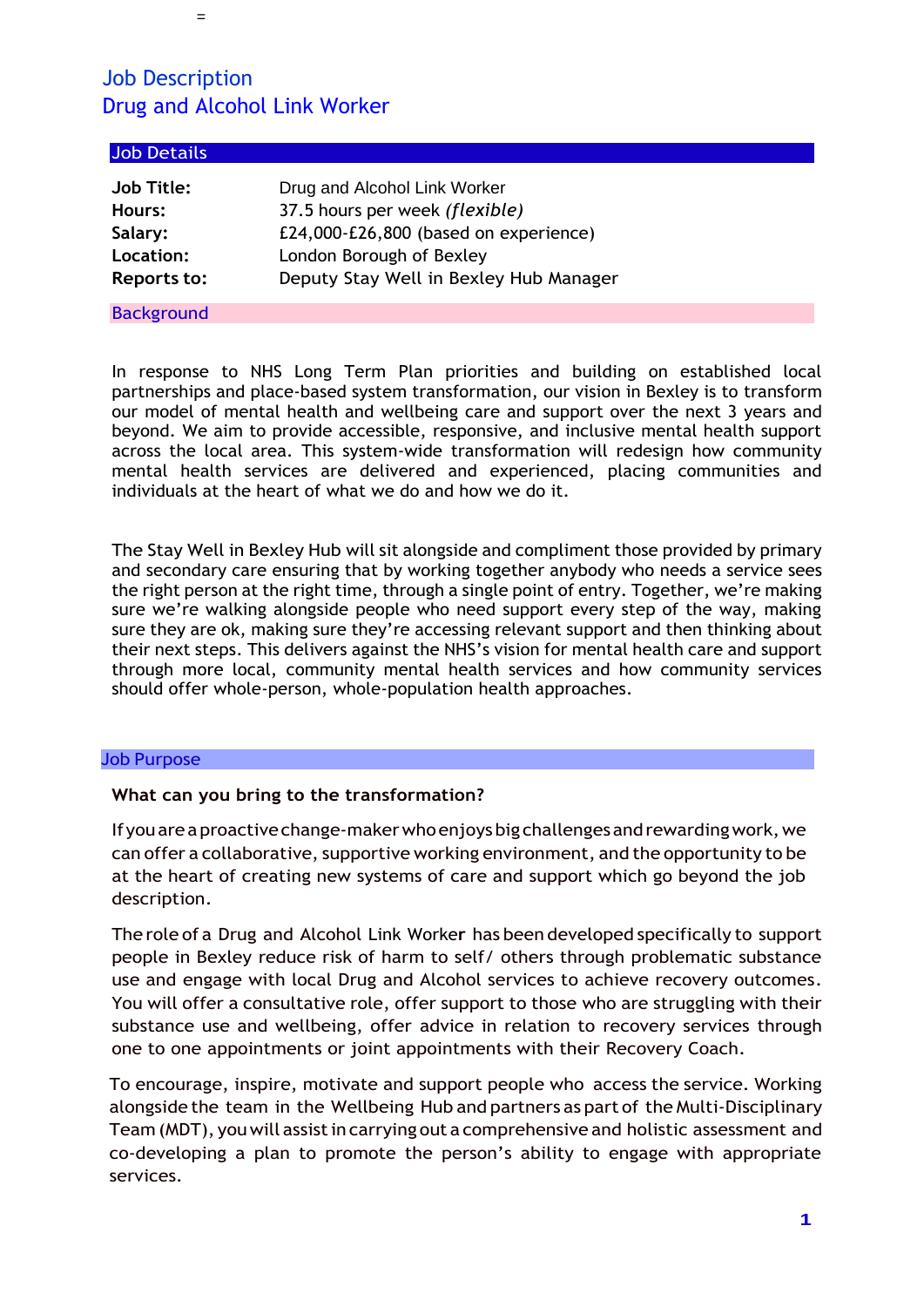### Key Responsibilities

=

- Provide recovery-orientated individual support to a caseload of clients, in accordance with their support plan.
- Respond to any developing support needs in a timely manner.
- Support will be provided flexibly in response to the needs of individuals, and is expected to include both practical and emotional support.
- Support clients to represent their views and interests to other professionals and refer/ signpost to services where appropriate.
- Provide mentoring and encouragement to clients to help them make progress with their care plan and avoid relapse
- Identify substance misuse presentations and deliver suitable interventions including but not limited to harm reduction, brief alcohol advice and referrals into The Pier Road **Project**
- Provide support, advice and guidance to the team within The Pier Road Project in relation to accessing mental health and wellbeing services in Bexley
- Promote understanding of the principles of recovery capital model
- Use an outreach approach to assist service users to attend key appointments
- Experience of multi-disciplinary and multi-agency working
- Enable individuals to develop life skills and promote independence in individuals
- Develop excellent relationships with health professionals within the substance misuse team and wider health teams.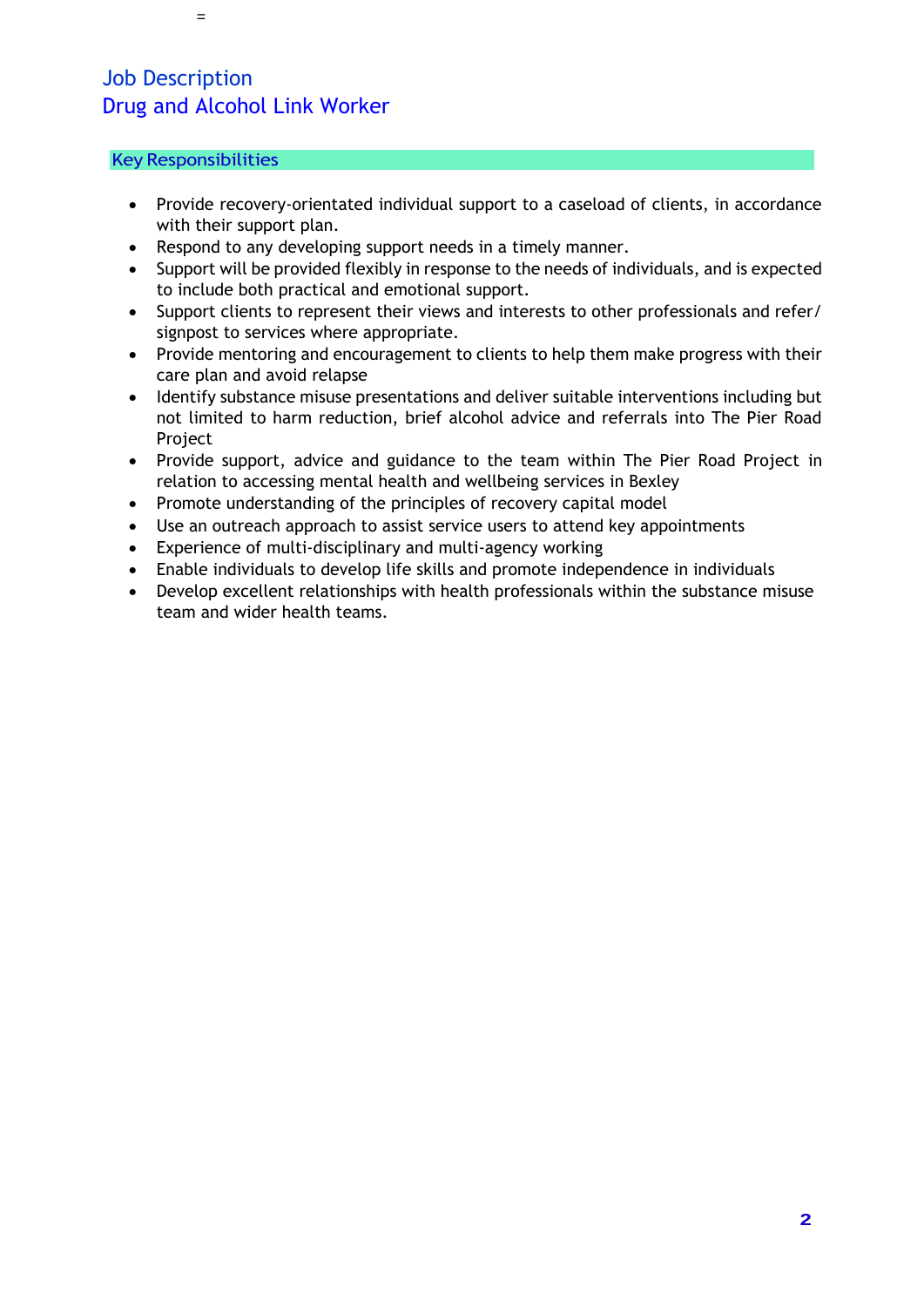### Person Specification

=

Our duty to quality means we need a workforce that have the mandatory skills, knowledge and attitudes, in which we can continuously adapt to improve service delivery to meet the challenges and changes faced.

| <b>Experience</b>                                         | <b>Essential (E) or Desirable (D)</b> |
|-----------------------------------------------------------|---------------------------------------|
| Relevant experience of providing support to               | Е                                     |
| individuals with mental health needs.                     |                                       |
|                                                           |                                       |
| Personal experience of living with poor mental            | D                                     |
| health.                                                   |                                       |
| Experience of working in drug and alcohol services        | D                                     |
| or other relevant statutory or voluntary<br>organisations |                                       |
| Experience of working in partnership with statutory       | Е                                     |
| and/or non statutory agencies                             |                                       |
|                                                           |                                       |
| <b>Skills and Abilities</b>                               |                                       |
| Excellent communication and interpersonal skills -        | E                                     |
| listening, written and verbal.                            |                                       |
|                                                           |                                       |
| An ability to manage conflicting priorities and           | E                                     |
| one's                                                     |                                       |
| own time with a minimum of supervision.                   |                                       |
| Able to demonstrate a track record of actively            | E                                     |
| encouraging, influencing and supporting people to         |                                       |
| change their behavior                                     |                                       |
| Good organisational skills and a team player.             | E                                     |
| Good knowledge and understanding of housing and           | D                                     |
| resettlement                                              |                                       |
| <b>Attitudes</b>                                          |                                       |
| A personal and professional philosophy which aligns       | E                                     |
| with the vision, mission and values of the                |                                       |
| organisation.<br>A positive, proactive approach.          | E                                     |
|                                                           |                                       |
| An approach that is non-judgemental, non-                 | E                                     |
| discriminatory and empathetic.                            |                                       |
|                                                           |                                       |
| Strong personal integrity                                 | E                                     |
|                                                           |                                       |
| <b>General</b>                                            |                                       |
| An ability to travel to venues across London              | E                                     |
| Borough of Bexley                                         |                                       |
| Must have access to a vehicle as means of transport.      | D                                     |
| Flexible approach to working evenings                     | D                                     |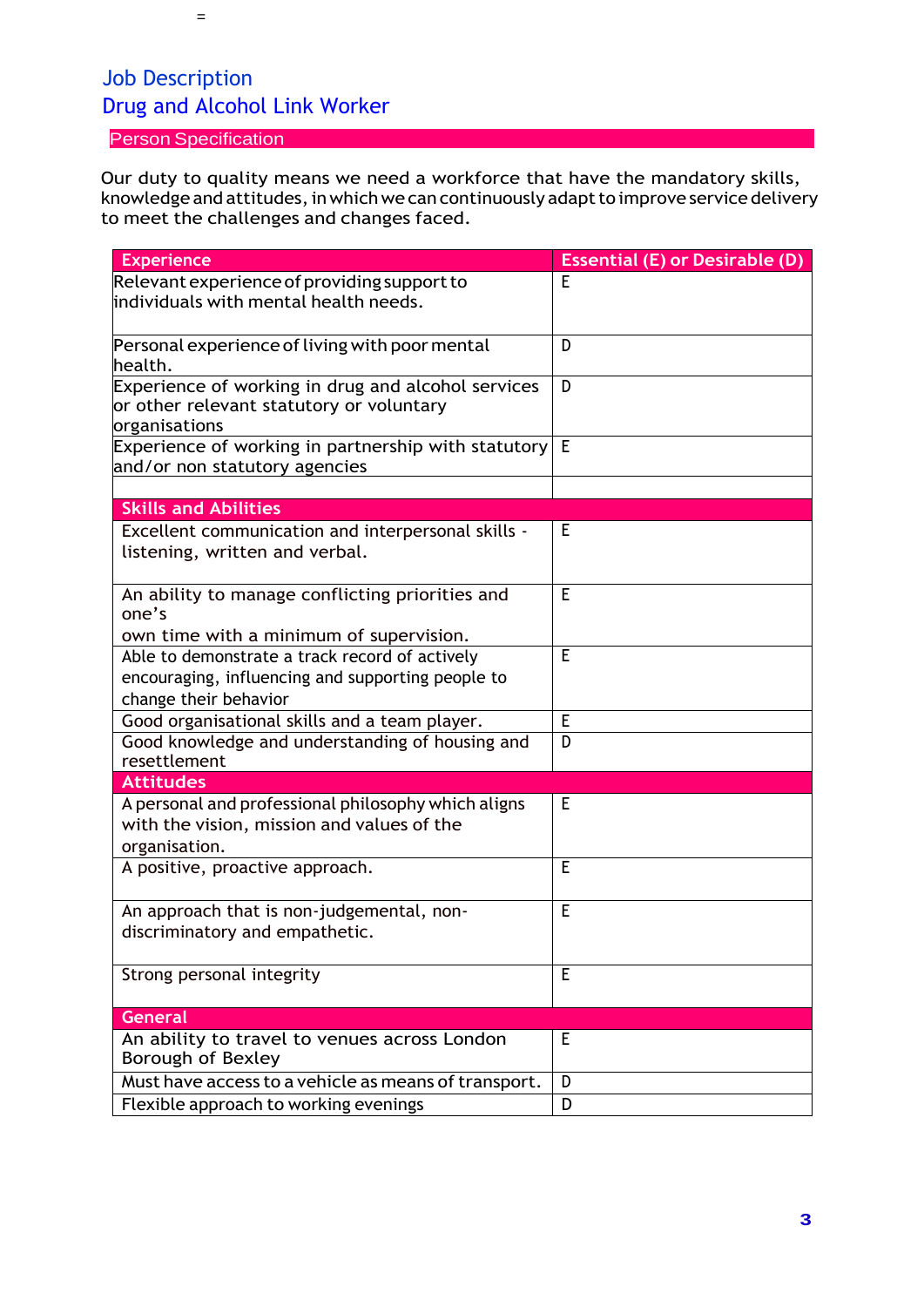### General Responsibilities

=

The following are applicable to all employees and posts:

### **Confidentiality**

- Ensure accurate and detailed records are kept and to comply with data protection procedures.
- □ Work with colleagues to ensure effective internal systems including but not limited to maintenance of records and GDPR compliance.

### **Data Quality**

- General administrative duties to include data collection, monitoring and reporting outcomes.
- $\Box$  Ensure ICT systems and data recording systems are used appropriately in line with the organisation's policies and procedures.
- Use database system or an alternative data software (as appropriate) to capture, track and monitor performance

### **Health and Safety**

Ensure compliance with legal and health and safety regulations, such as the  $\Box$ organisation's health and safety policy andprocedure.

### **Marketing and Networking**

- $\Box$  To liaise and network with relevant statutory and third sector organisations.
- $\Box$  To promote the service to high-risk groups by linking in with external agencies to build relationships and promote the service offer.
- **Promote the organisation to the local community and other organisations.**

### **Policy and Procedure**

- □ To maintain up to date knowledge of legislation, national and local policies.
- $\Box$  To carry out work in accordance with the organisations policies and procedures, current legislation and quality standards.
- To keep up to date with the organisations policies and procedures.

### **Professional and Personal Development**

- Be part of a team that builds and sustains a positive, dynamic can-do  $\Box$ culture, making the organisation <sup>a</sup> great place to spend time.
- Attend and contribute to regular team meetings to maintain effective communication and awareness of progress and development within the organisation and in mental health services in general.
- $\Box$  Be prepared for, attend, and engage in staff meetings, supervision, appraisal and training as agreed with the wider organisation and your line manager.
- $\Box$  To work closely with the Management and Senior Leadership Team (SLT).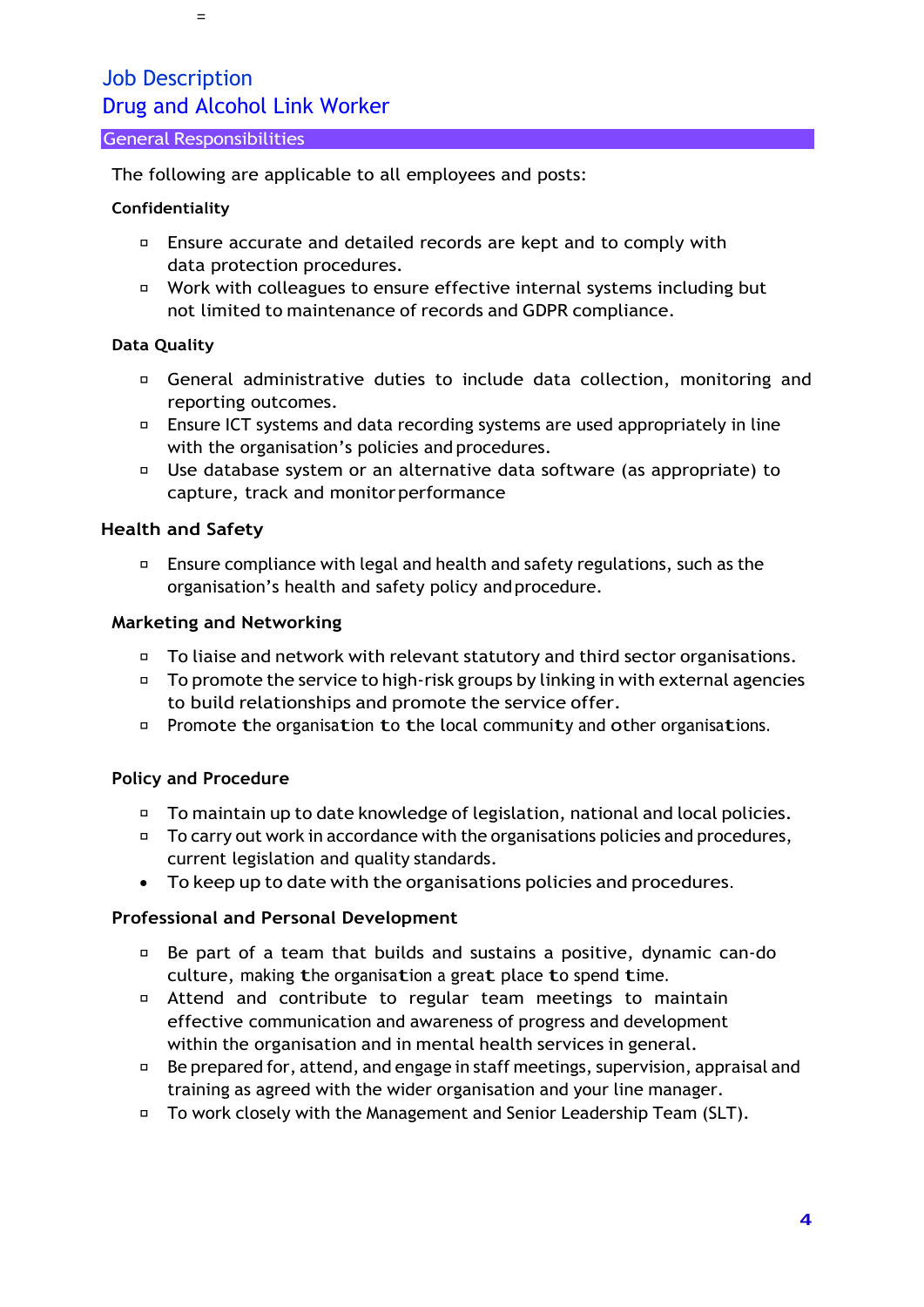**Organisational Chart\***

=



### **Organisational Values**

Mind in Bexley have a set of values, vision and mission all of which feeds into the organisation's behavioural framework.

Our Values:

Selflessness, Integrity, Objectivity, Accountability, Openness, Honesty and Leadership. Our Vision:

Creating services where people are recognised, valued and supported. Our Mission:

Provide advice and support to empower anyone experiencing a mental health problem.

We are seeking someone who will lead by example, demonstrating the organisation's behavioural framework:

- Trust and Respect
- Communication
- Responsibility
- Collaboration
- Excellence
- Leadership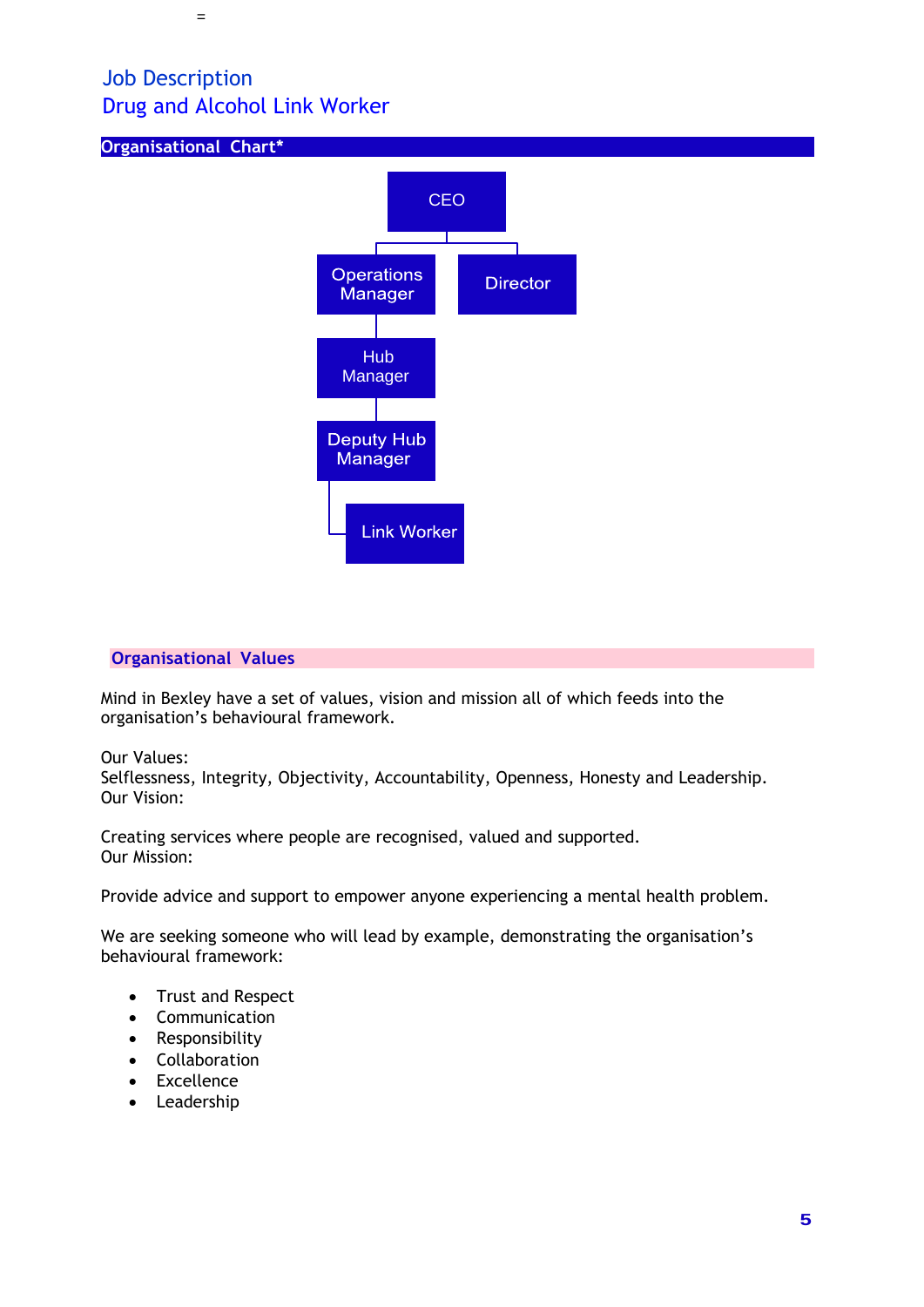### **Training and Support**

=

We see training and development as an essential investment in its own future and recognise that carefully planned and well delivered training and development increases efficiency and effectiveness at individual and service levels. All staff receive the following:

### **Annual Leave**

35 days including bank holiday entitlement (pro rata for part time staff).

### **Flexible Working**

Part-time/full time hours available for this post, a combination of office-based, community outreach, remote working and adjustable shifts (if needed).

### **Group & Individual Supervision**

Personalised individual supervision with your line manager, including bi-monthly debrief meetings online or at alternating venues.

### **Induction**

A full induction for your job role and working environment, this includes a specific training programme pending on your role and service area.

### **Learning & Development**

Ongoing investment in professional development, including accredited Continuous Professional Development (CPD) training and recognised mental health courses. All staff are offered the opportunity to become a Mental Health First Aider.

- **Pension Scheme** A portable pension scheme.
- **Work in your Local Community**
- Join us and work closely with our external partners to help shape our organisation, contribute to our policies, strategies and future development and help those who are suffering with their mental health and wellbeing.
- Staff discounts
- **Staff Health and Wellbeing**
- Opportunity to engage in wellbeing activities and support
- Access to free digital counselling and support

#### **Further Information**

These duties are intended to be a guide to the post\* and should not be considered exhaustive. The role is subject to review, depending on the needs of Mind in Bexley. The post holder will be encouraged to participate in any such review.

New employees will be subject to a six-month probationary period and will be subject to an enhanced Disclosure and Barring Service (DBS) check.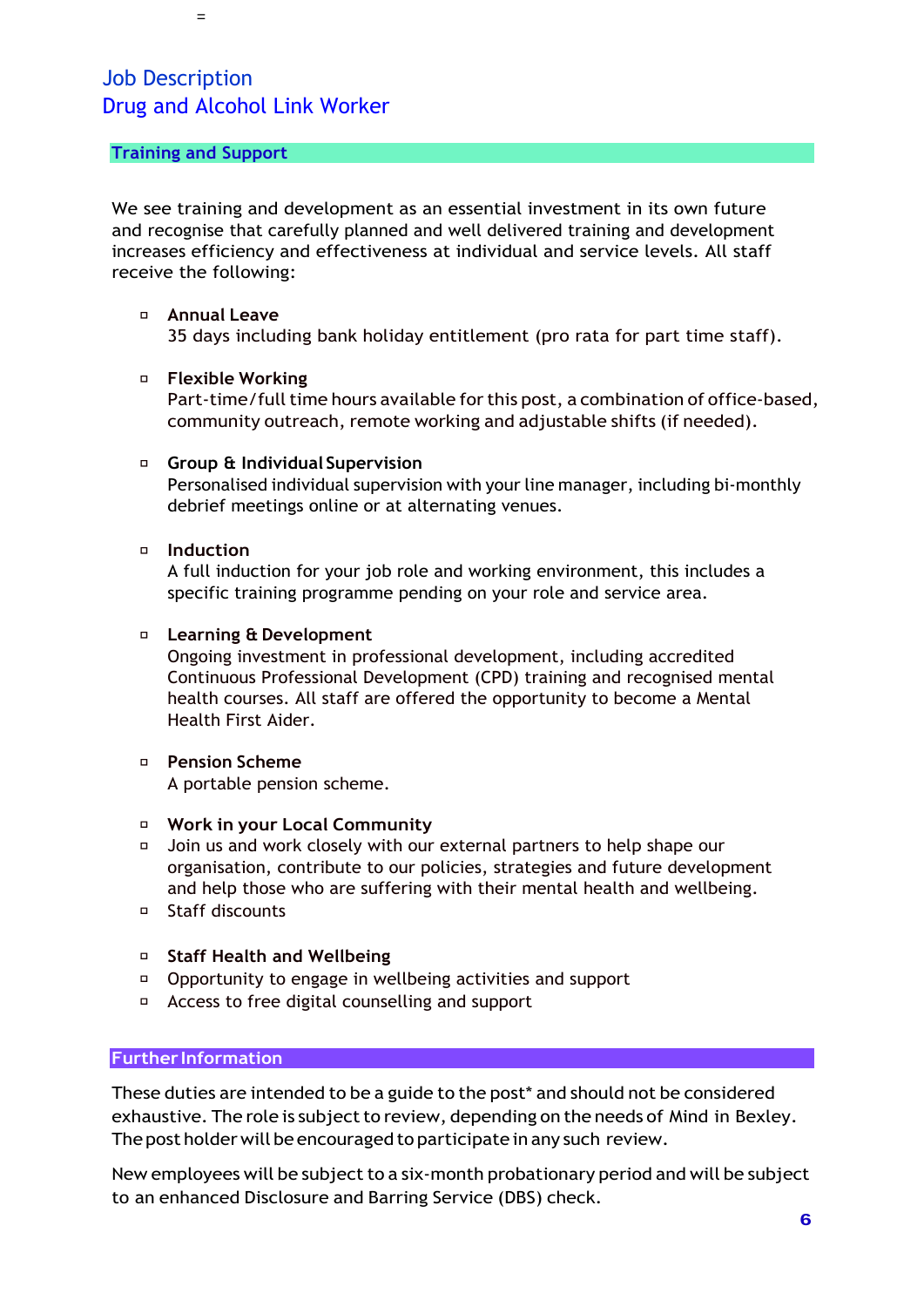=

*\*Hours may change depending on the need i.e., covering absence, annual leave and sickness and will be reviewed regularly during supervision.*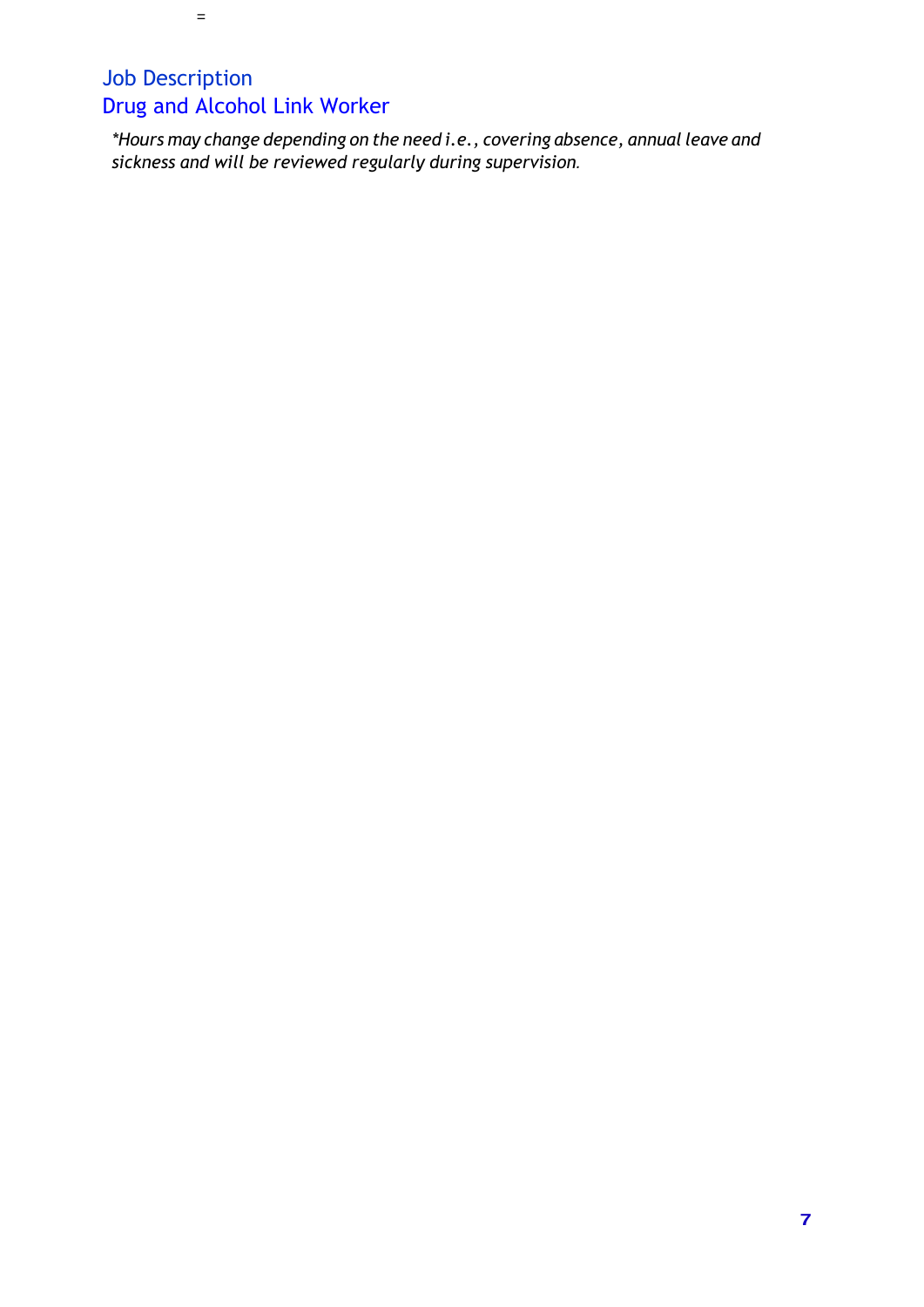### **Conditions ofEmployment**

=

New employees will be subject to a six-month probationary period and will be subject to an enhanced Disclosure and Barring Service (DBS) check and references.

Work for us – [Mind in Bexley](https://mindinbexley.org.uk/vacancies) [recruit@mindinbexley.org.uk](mailto:recruit@mindinbexley.org.uk)

To apply, please check our website: For any enquiries or questions, please email: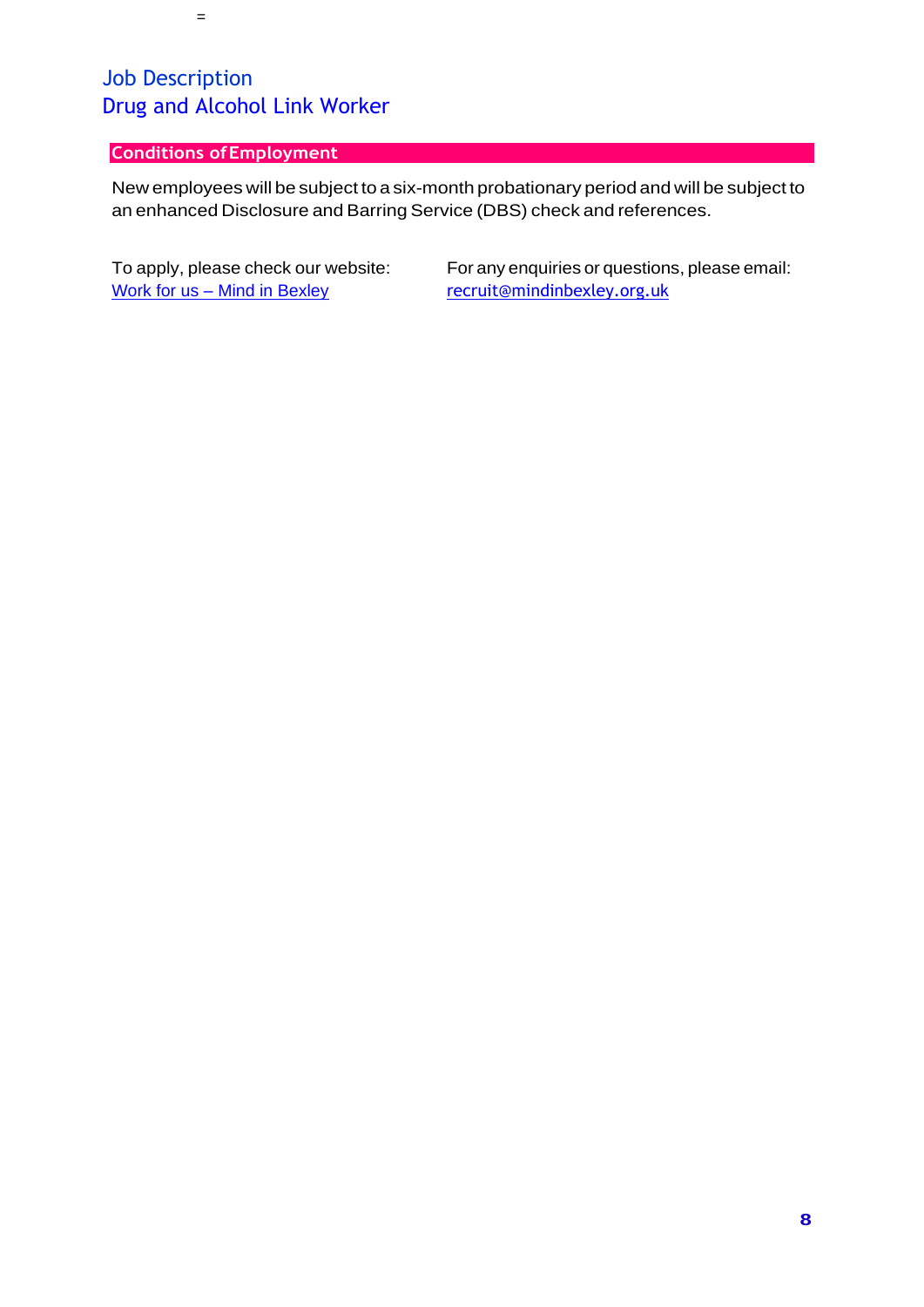=